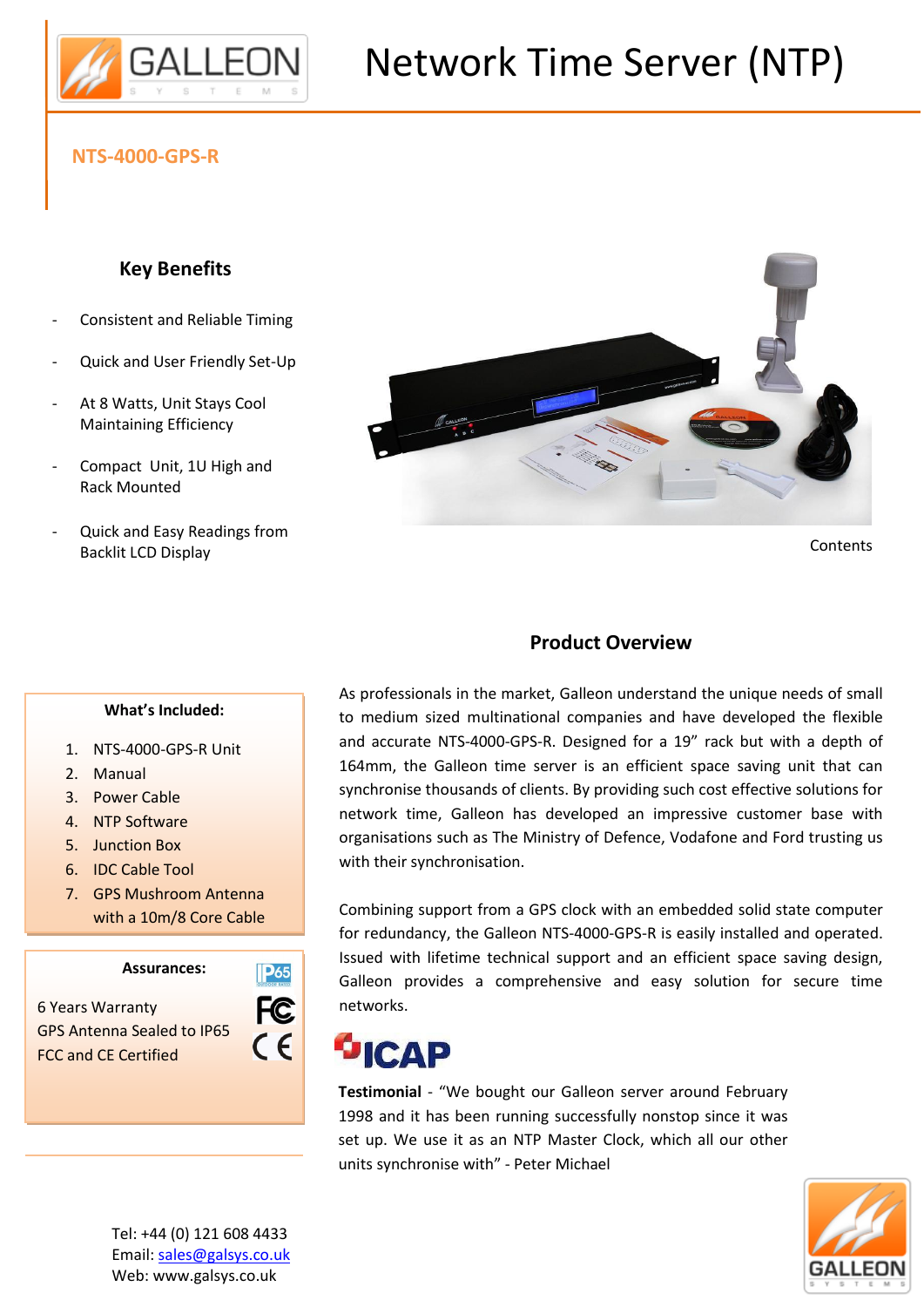

#### **NTS-4000-GPS -R**

## **Product Specification**

| <b>NTS-4000-GPS-R</b>             |                                        |
|-----------------------------------|----------------------------------------|
| <b>Protocols - NTP &amp; SNTP</b> | NTP v2 (RFC 1119) NTP v3 (RFC1305)     |
|                                   | <b>NTP v4 (RFC 2131)</b>               |
|                                   | SNTP v3 (RFC 1769) SNTP v4 (RFC 2030)  |
| <b>Configuration</b>              | NTP Software                           |
| <b>Technical Standard</b>         | NEMA 0183 V.2 Compliant                |
| <b>Network Interface</b>          | Standard 10/100 Base-T, RJ-45 Network  |
|                                   | <b>Connection</b>                      |
| <b>MTBF Estimated</b>             | 45,000 hrs                             |
| <b>Display</b>                    | <b>LCD with Backlight</b>              |
| <b>Operating System</b>           | Proprietary OS (PIC Chip)              |
| <b>Operating Temperatures</b>     | 0-50°C (32-122°F)                      |
| <b>Heat Dissipation</b>           | 80 BTU Per Hour                        |
| <b>Humidity</b>                   | Max. 85% Non Condensing                |
| <b>Mount</b>                      | Rack                                   |
| <b>Function</b>                   | Stratum 1 Time Server and Secure Shell |
|                                   | (SSH)                                  |
| <b>Network Accuracy</b>           | Network: +/- 5 Milliseconds, Typical   |
|                                   | GPS: <1 Microseconds, Relative to UTC  |
| <b>NTP Time Requests</b>          | Up To 57 Per Sec                       |
| <b>Power Supply Universal</b>     | 85-260V, 47-63Hz                       |
| <b>Power Consumption</b>          | 8 Watts                                |
| <b>Dimensions (mm) Packed</b>     | Unpacked 1U: (H) 45 (W) 423 (D) 163    |
| <b>Unpacked</b>                   | Packed: (H)160 (W) 620 (D) 510         |
| <b>Properties</b>                 | <b>Powder Coated Steel</b>             |
| <b>Weight Packed/Unpacked</b>     | 4.2 Kg/2.4kg with Antenna              |
| <b>Source</b>                     | <b>Satellite</b>                       |
| <b>External</b>                   | <b>Active 12 Channel GPS</b>           |
| <b>6 Years Warranty</b>           |                                        |

## **Description**

The Galleon 4000 network time server synchronises time and provides a reliable stratum 1 response with 3,000 time requests per minute.

The IP address can either be automatically configured by DCHP or a static IP address can be entered manually.

Displaying necessary run-time information for the NTP subsystem on a backlit screen, the unit also supports NTP software and acts as a secure shell.

Whilst an active 12 channel GPS antenna is fitted externally and sealed to IP65, protecting against water and dust ingress.







Tel: +44 (0) 121 608 4433 Email: sales@galsys.co.uk Web: www.galsys.co.uk